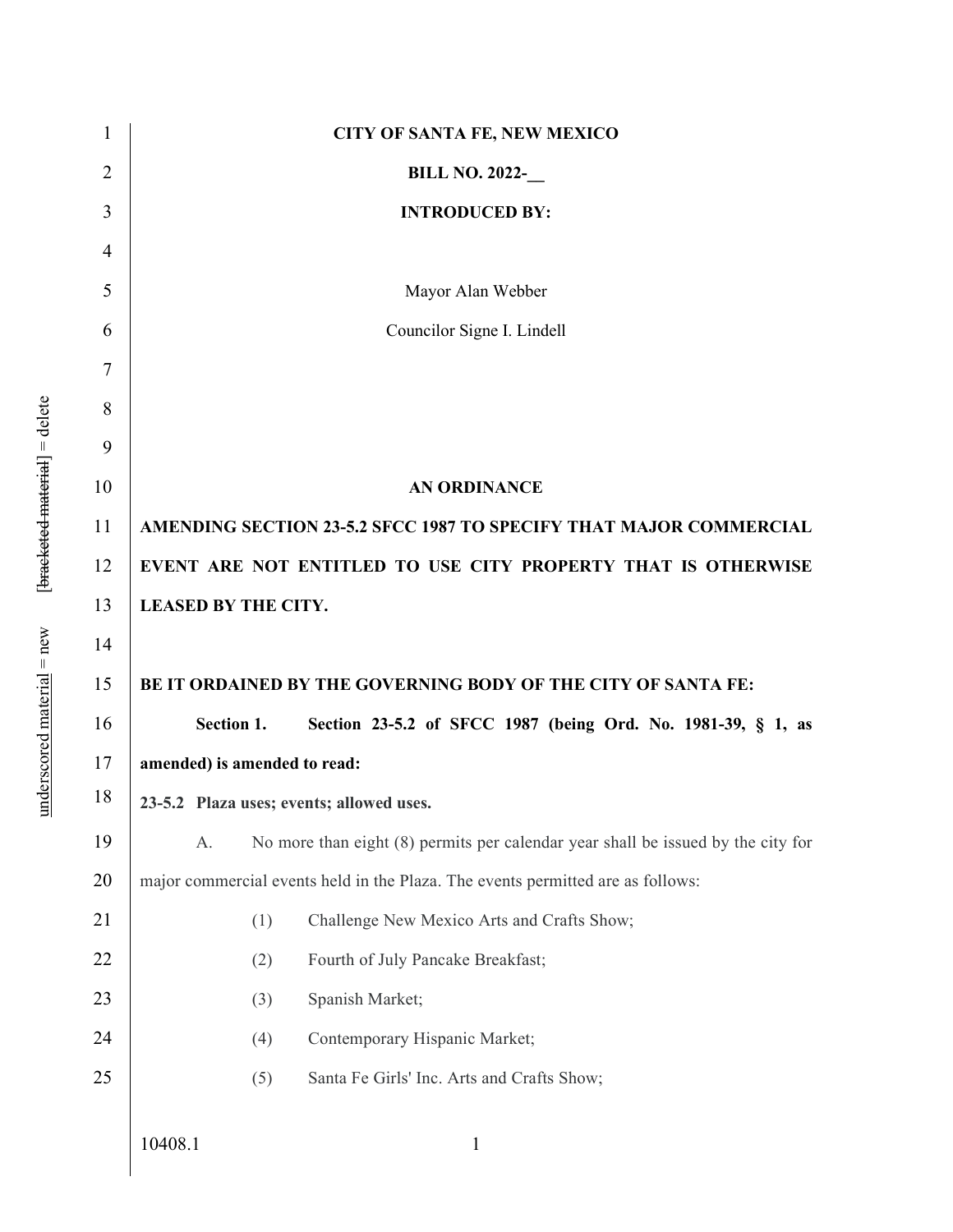1 (6) Indian Market; 2 (7) Santa Fe Fiesta Labor Day Arts and Crafts Market; and 3 (8) Santa Fe Fiesta. 4 B. Except as otherwise committed to use through a lease by the City, [E]each of the 5 major commercial events noted in paragraph A above shall continue their assigned locations, and 6 the Contemporary Hispanic Market shall be allocated the space along Lincoln Avenue between 7 Palace Avenue and Federal Place. 8 (1) In order to accommodate the Spanish Market's growth requirements, this 9 subsection will allow the Spanish Colonial Arts Society use of East San Francisco Street 10 from Don Gasper to Cathedral Place and Palace Avenue from Grant Avenue to Cathedral 11 Place. The Spanish Market will also extend thirty-three feet, six inches (33' 6") onto the 12 east side of Lincoln Avenue. This will allow the Spanish Colonial Arts Society the similar 13 configuration as the Southwest Indian Arts' annual Indian Market. 14 (2) This subsection will allow the Contemporary Hispanic Market use of 15 Lincoln Avenue from Palace Avenue intersection starting at thirty-three feet six inches 16 (33' 6") on the east side and twenty feet (20') from the fire hydrant on the west side all 17 the way to Federal Place. This will allow the Contemporary Hispanic Market the ability 18 to provide for their immediate and future growth needs. Depending upon the number of 19 booths, as an alternative to using Lincoln Avenue between Marcy Street and Federal 20 Place, the city may require booths to be located on Marcy Street between Lincoln Avenue 21 and Sheridan Street. 22 C. Each of the major commercial events noted in paragraph A above shall submit a 23 preliminary site plan for their event to city staff for their review and approval no less than three 24 (3) months prior to the event. Adequate access for public health, safety and welfare shall be 25 maintained. Access to existing businesses shall be considered. The city may require specific

10408.1 2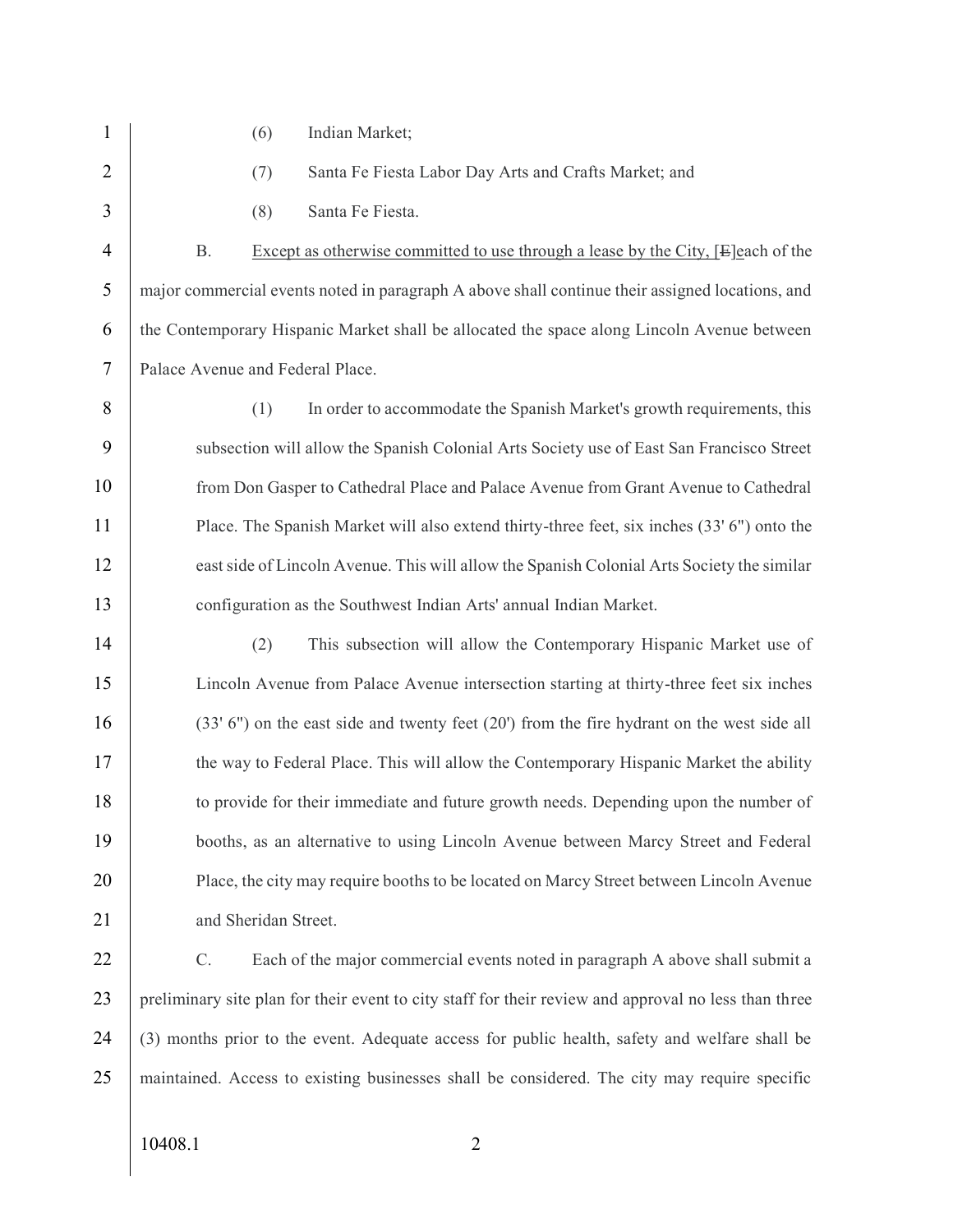1 booth layouts. The city shall provide written comments to the event sponsor on the preliminary 2 site plan within thirty  $(30)$  days of receipt of the plan. A final site plan shall be submitted to city 3 staff no less than one (1) month prior to the event for their review and approval. City staff shall 4 conduct inspections at the time of event setup.

5 D. Community Days Festival may occur on the Plaza the Friday, Saturday and 6 Sunday preceding the Memorial Day Weekend.

7 E. No other event shall occur on the Plaza unless it qualifies as a noncommercial 8 use. Sponsoring organizations shall comply with the fees as authorized in subsection 23-9 4.7 SFCC 1987 and established by resolution, unless the event is sponsored by the city.

10 F. Except for the authority to issue Plaza Park artist/artisan licenses for sales 11 activity on the Plaza Park pursuant to subsection 23-5.3 SFCC 1987, a permit or authority to use 12 the Plaza Park shall be granted only to a nonprofit organization and not an organization for profit 13 or an individual.

14 G. The governing body shall, by resolution, authorize either a committee or city 15 staff to receive, review and approve or deny requests for any function of a commercial or 16 noncommercial use on the Plaza or Plaza Park.

17 H. Applicants for use of the Plaza or Plaza Park shall follow and be subject to the 18 procedures, requirements and restrictions adopted by the governing body.

19 I. Any decision by the city manager or the city manager's designee may be appealed 20 to the governing body within thirty (30) days of the decision. This provision does not apply to 21 Plaza Park artist/artisan licenses that shall comply with subsection 23-5.3 SFCC 1987.

22 J. The city shall appoint a staff liaison for all major commercial events or 23 noncommercial uses on the Plaza to oversee the administration of city regulations as they apply 24 to each event.

25 | K. Fees for the major commercial events shall be established by the governing body

10408.1 3